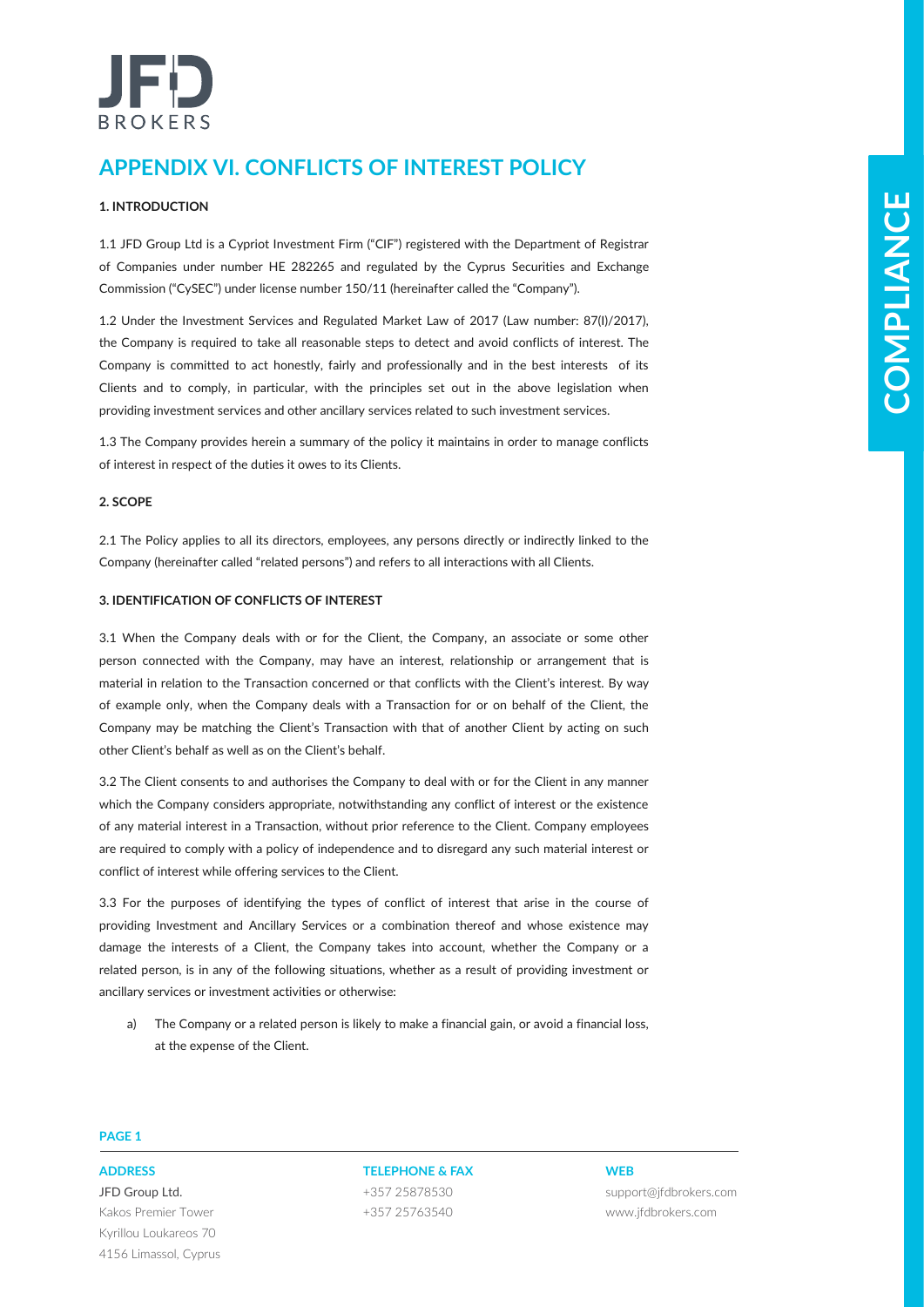

- b) The Company or a related person has an interest in the outcome of a service provided to the Client or of a transaction carried out on behalf of the Client, which is distinct from the Client's interest in that outcome.
- c) The Company or a related person has a financial or other incentive to favour the interest of another Client or group of Clients over the interests of the Client.
- d) The Company or a related person carries on the same business as the Client.
- e) The Company or a related person receives or will receive from a person other than the Client an inducement in relation to a service provided to the Client, in the form of monies, goods or services, other than the standard commission or fee for that service.

### **4. PROCEDURES AND CONTROLS TO MANAGING CONFLICTS OF INTERESTS**

4.1 In general, the procedures and controls that the Company follows to manage the identified conflicts of interest include the following measures:

- a) Effective procedures to prevent or control the exchange of information between relevant persons engaged in activities involving a risk of a conflict of interest where the exchange of that information may harm the interests of one or more Clients.
- **CHockers these depends on the state of the state of the state of the state of the state of the state of the state of the state of the state of the state of the state of the state of the state of the state of the state of** b) The separate supervision of relevant persons whose principal functions involve carrying out activities on behalf of or providing services to, Clients whose interests may conflict, or who otherwise represent different interests that may conflict, including those of the Company.
	- c) The removal of any direct link between the remuneration of relevant persons principally engaged in one activity and the remuneration of, or revenues generated by, different relevant persons principally engaged in another activity, where a conflict of interest may arise in relation to those activities.
	- d) Measures to prevent or limit any person from exercising inappropriate influence over the way in which a relevant person carries out investment or ancillary services or activities.
	- e) A 'need to know' policy governing the dissemination of confidential or inside information within the Company.
	- f) Chinese walls restricting the flow of confidential and inside information within the Company, and physical separation of departments.
	- g) Procedures governing access to electronic data.
	- h) Segregation of duties that may give rise to conflicts of interest if carried on by the same individual.
	- i) Personal account dealing requirements applicable to relevant persons in relation to their own investments.

### **PAGE 2**

JFD Group Ltd. Kakos Premier Tower Kyrillou Loukareos 70 4156 Limassol, Cyprus

### **ADDRESS TELEPHONE & FAX WEB**

+357 25878530 +357 25763540

support@jfdbrokers.com www.jfdbrokers.com